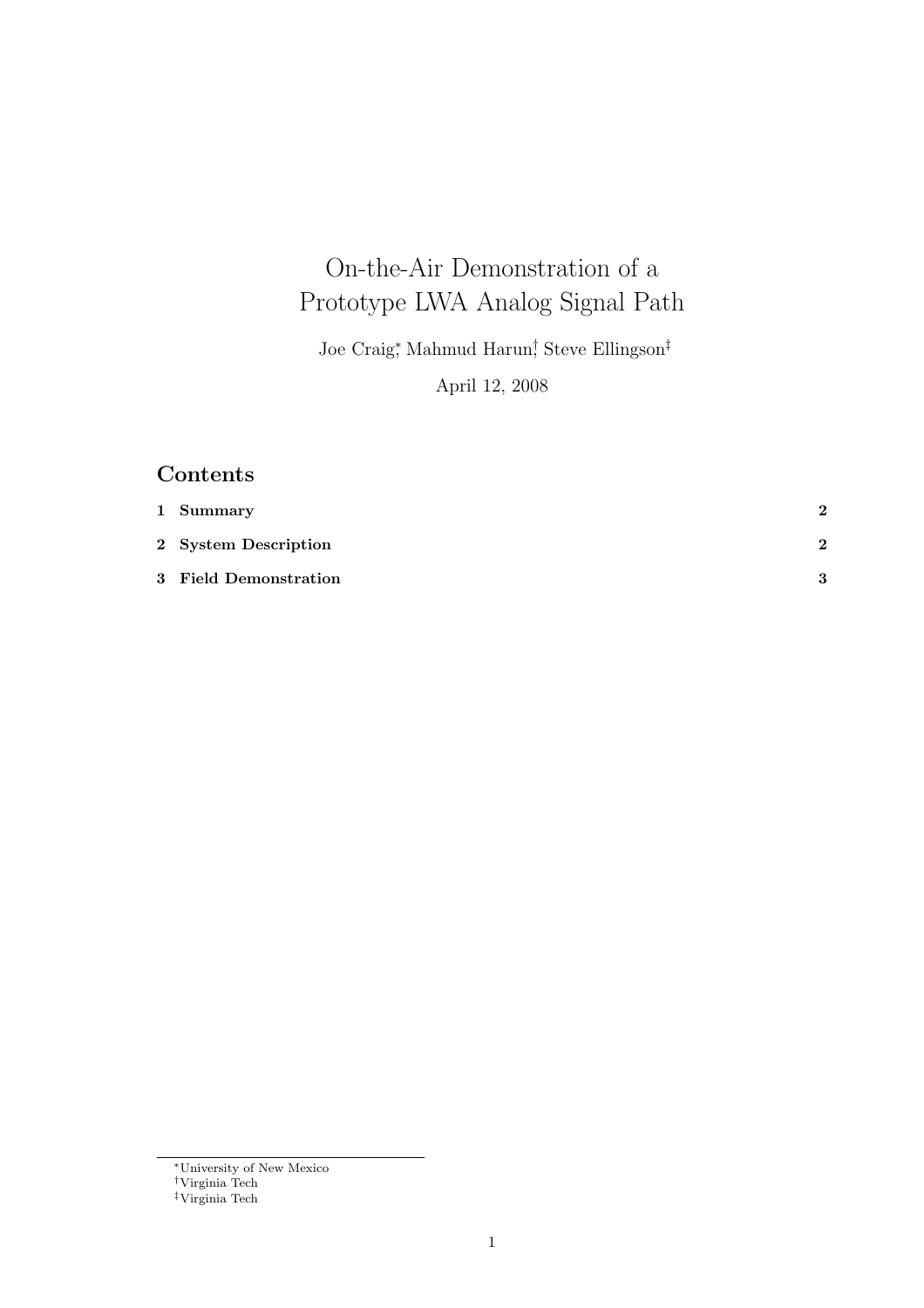#### 1 Summary

We have demonstrated in field conditions an analog signal chain consisting of an ETA active antenna, an ETA analog receiver (ARX) modified for 20–80 MHz bandpass, and the 12-bit LWA prototype A/D board described in LWA Memo 127 [1]. The test was conducted near Blacksburg, VA and valid data were obtained despite the presence of strong RFI in the form of an ATSC (digital TV) signal and other broadcast signals. This represents a significant milestone in demonstrated performance of a direct sampling receiver operating in the LWA frequency regime in terms of sample rate (200 MSPS) and fractional bandwidth (ratio of bandwidth to center frequency  $= 110\%$ ). For comparison, the corresponding values for LWDA (60–88 MHz) are 100 MSPS and 38%, and for ETA (29–47 MHz) are 120 MSPS and 47%. The raw A/D output data file from this field experiment is freely available to those interested in analyzing or experimenting with the data. This setup is portable and easily reproducible, and we describe how it could be extended into a system capable of array capture. With the replacement of the ETA antenna with an LWA candidate antenna (such as the "big blade"), this setup is well-suited to LWA development tasks including evaluation of LWA prototype antennas, front end electronics (FEE), ARX, array experiments, and sensitive RFI surveys capable of detecting impulsive interference (not practical with a spectrum analyzer).

#### 2 System Description

Figure 1 shows a block diagram of the system. The ETA active antenna is described in detail in LWA Memo 60 [2], and is shown in Figure 2. This design uses an active balun which is similar to the LWDA active balun and is open to the entire LWA "desired" tuning range. The antenna portion of the active antenna uses thin aluminum dipole arms and as a result is Galactic noise-dominated only over 29–47 MHz. However, any antenna design could be used in this arrangement using either the ETA active balun or an LWA prototype active balun.

The active antenna is connected to the ARX via 150 ft of RG-58 coaxial cable. The ARX is an ETA ARX which has been modified for 20–80 MHz bandpass, as described in LWA Memo 82 [3], and can be seen in Figure 3. The ARX was operated in it's maximum gain configuration, in which it provides 54 dB of gain with 6 dB noise figure and input third-order intercept point equal to −16 dBm. The ARX output is connected to the 12-bit LWA prototype A/D board described in LWA Memo 127 [1]. (A more detailed evaluation of the A/D board at 196 MSPS can be found in LWA Engineering Memo (EM) ARX0001 [4].) The output of this board is captured by the Analog Devices, Inc. HSC-ADC-EVALC digital capture board (also described in [1]) which interfaces to a laptop PC via USB. The capture board comes with software for MS-Windows which allows up to 8192K (8388608) contiguous samples to be captured on the board and then transferred to a disk file. At 200 MSPS, this amounts to 42 ms of continuous capture. The software is designed primarily for evaluation of A/D boards, and thus has many additional features related to that application. The +7 dBm 200 MHz clock signal is provided by a small module cannibalized from another project, and requires a 10 MHz reference which is provided in this case by an inexpensive Novatech 408A DDS unit. Additional details are available in LWA EM ARX0001 [4].

In future realizations of this setup, a suitable clock could be obtained compactly and inexpensively in a variety of methods. For example, the SignalForge SF1000 Synthesized Signal Generator (∼\$1000) is a very compact device which includes an internal reference oscillator. Also, coherent capture from multiple antennas can easily be accomplished using multiple copies of this setup with a single clock coherently replicated into as many copies as needed. The ETA project has had success using the inexpensive Analog Devices, Inc. AD9510/PCBZ evaluation boards (∼\$150) for clock generation and coherent fan-out. Synchronization of the data streams should be possible as a post-processing operation either by direct correlation of an RFI-free portion of the spectrum from each antennas, if they are closely spaced (since the noise is nominally Galactic noise-dominated); or by embedding signals in the RF inputs if the separation between antennas is more than a few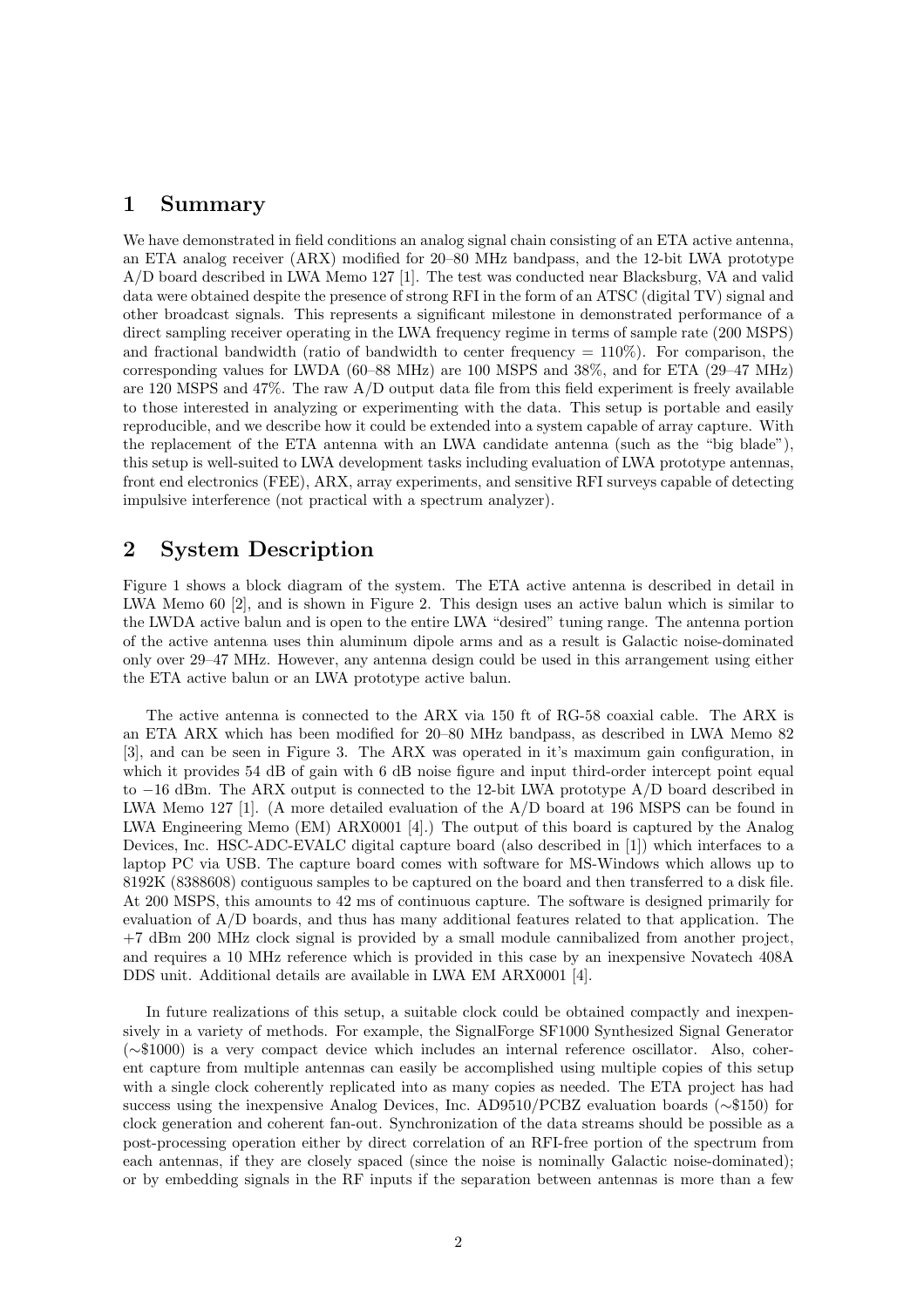wavelengths. Synchronized triggering might be possible, but would require a careful examination of the A/D capture board in order to determine.

#### 3 Field Demonstration

The field experiment was conducted in the afternoon of March 13, 2008 at Pandapas Pond, a U.S. Forest Service facility located a few miles from the Virginia Tech main campus in Blacksburg, VA. Brush Mountain (actually, a ridge line) provides a useful degree of isolation from the significant levels of RFI associated with the nearby population centers and industry in Blacksburg, Christiansburg, and Radford. The antenna setup and test equipment setup are shown in Figures 2 and 3, respectively. First, we acquired 64K (65536) samples, resulting in the spectrum shown in Figure 4. The bandpass of the ARX is clearly visible, and an ATSC signal is prominent at about 63 MHz. A few NTSC (analog TV) carriers and the usual forest of HF and FM broadcast signals are visible.

Next,  $42 \text{ ms seconds of contiguous raw A/D data were acquired. This dataset is freely available.}$ by contacting the authors. In post-processing, this data was organized into frames of length 651 samples (326  $\mu s$ /frame). Each frame was individually FFTed without windowing, and the resulting spectra were averaged to obtain the result shown in Figure 5. It should be noted that due to the limited bandwidth of the ETA antenna, this result is expected to be Galactic noise-dominated only for a few MHz around the primary resonance of the antenna, which is 38 MHz. We see a slight hint of this in the result, however due to time constraints (and the fact that this was not the primary goal of the experiment) we did not attempt to improve on this result. The entire effort including planning, construction, field activity, and data analysis was completed in less than one week.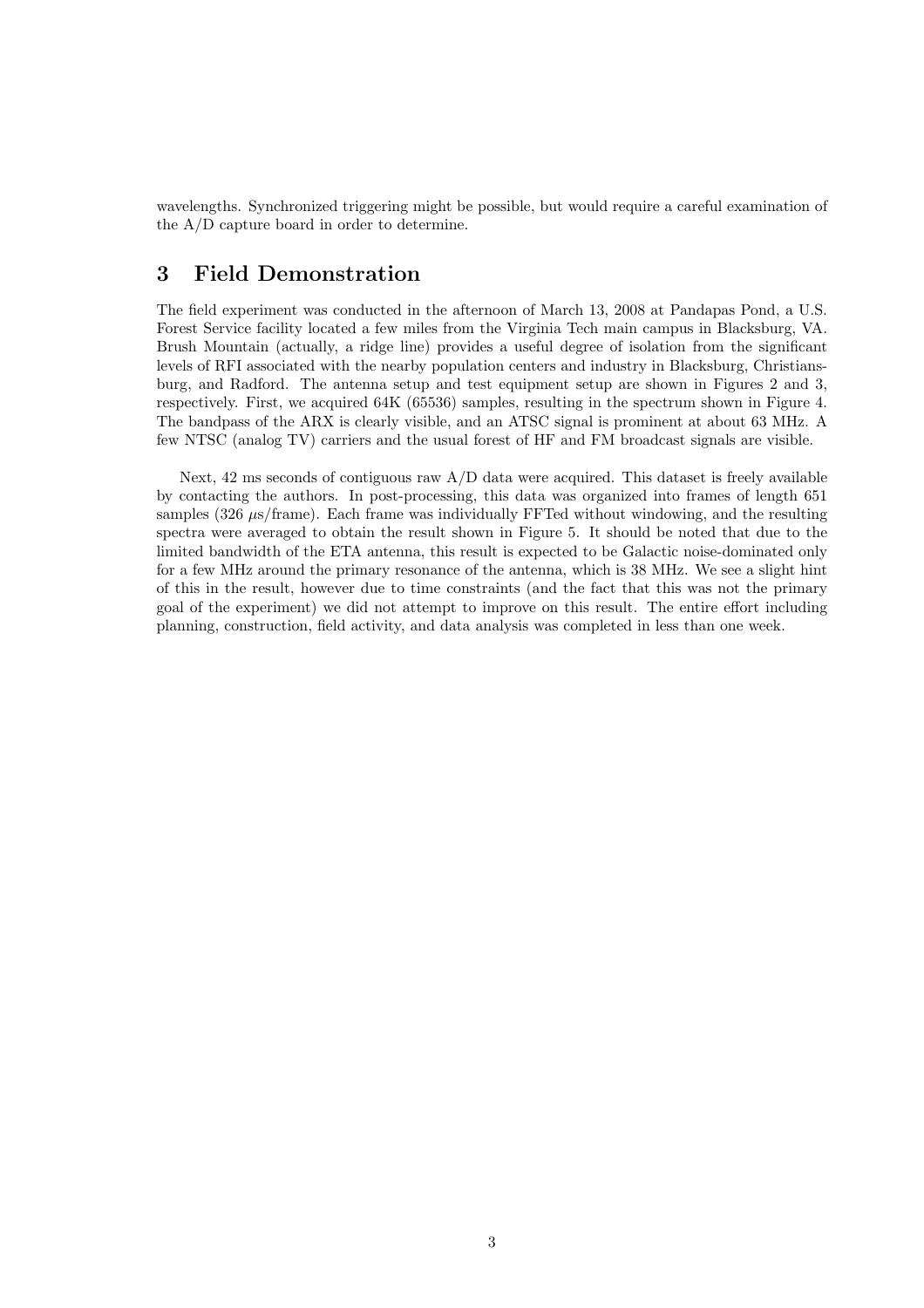

Figure 1: Block diagram of the system.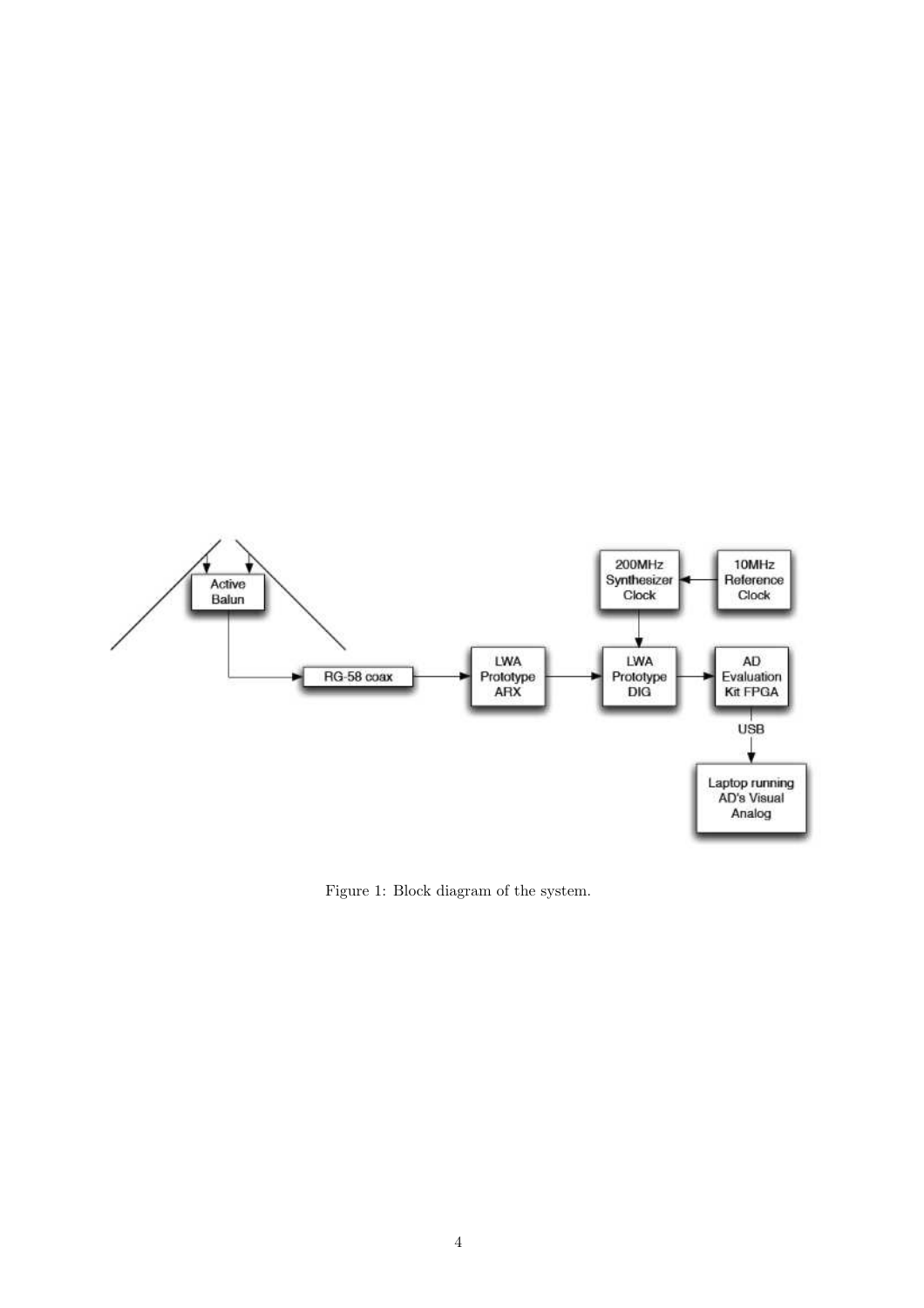

Figure 2: Illustration of the ETA active antenna setup.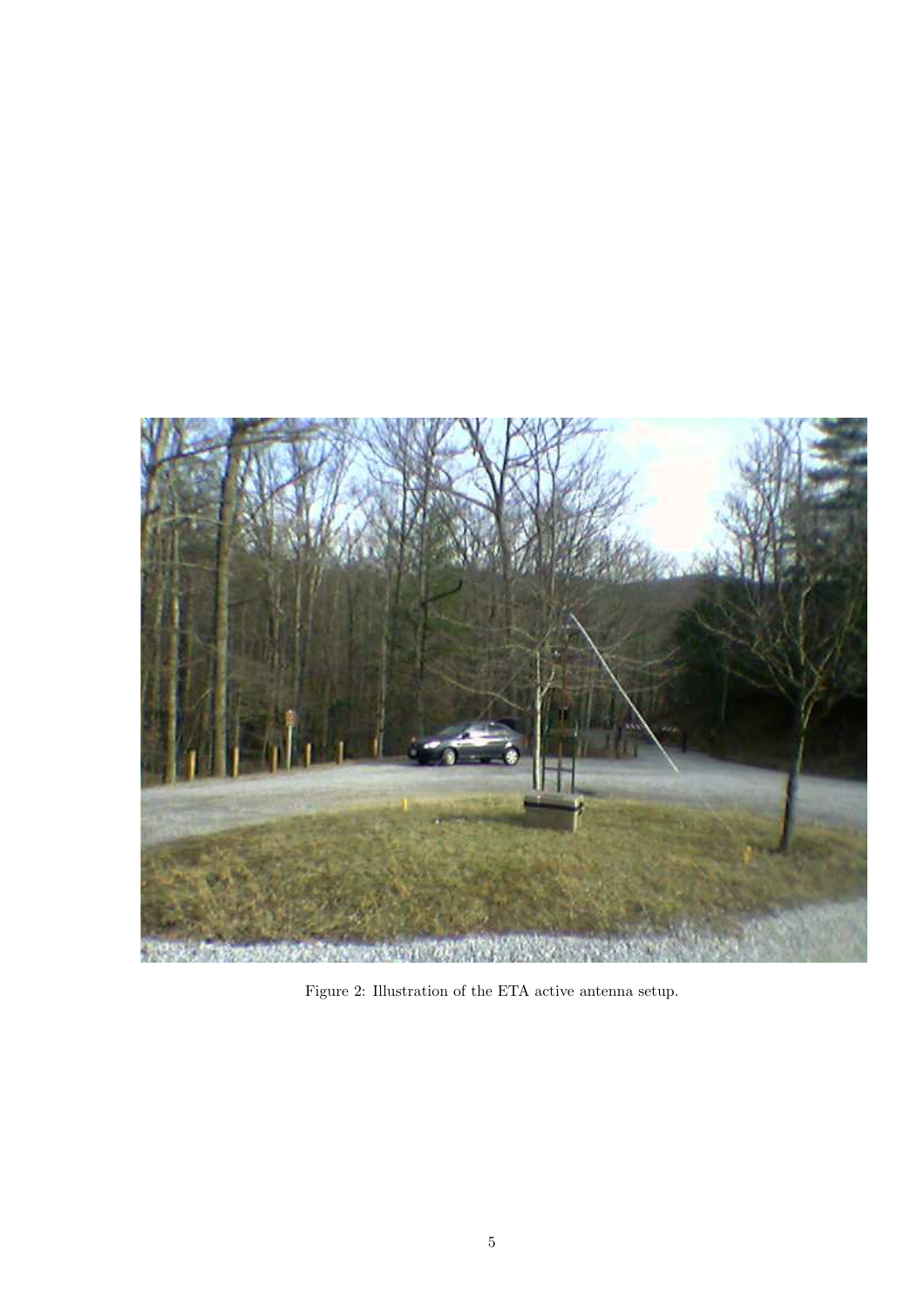

Figure 3: The remainder of the setup, located for this experiment in the trunk of a rental car. The ARX is the small aluminum box in the upper left, and the 200 MHz clock module is the circuit board extending vertically from the A/D board.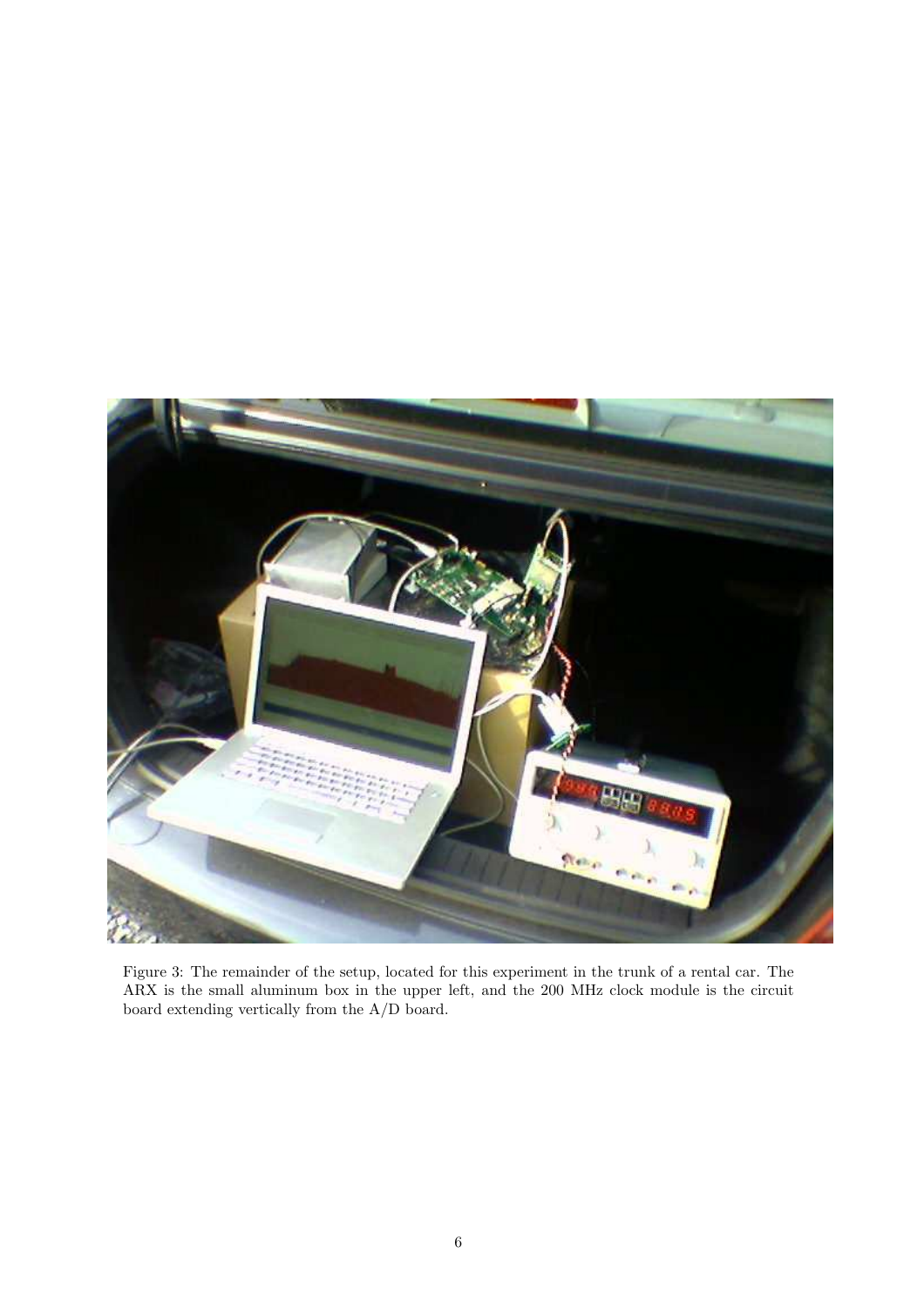

Figure 4: FFT of 65536 samples (328  $\mu$ s) of contiguous data with Hanning window; resulting spectral resolution of about 6 kHz.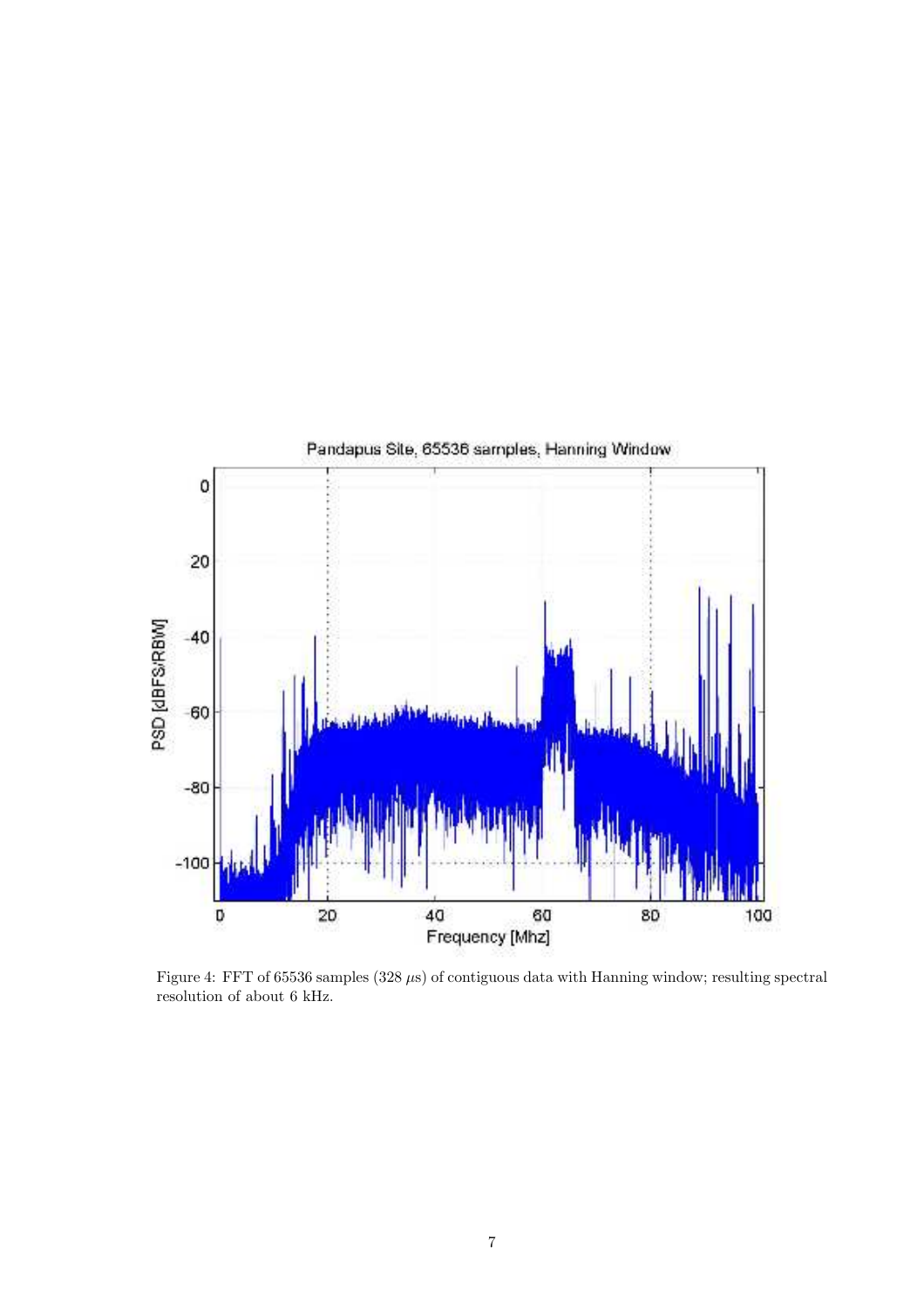

Figure 5: Integrated spectrum. Integration over 42 ms of contiguous data with ∼ 300 kHz spectral resolution.